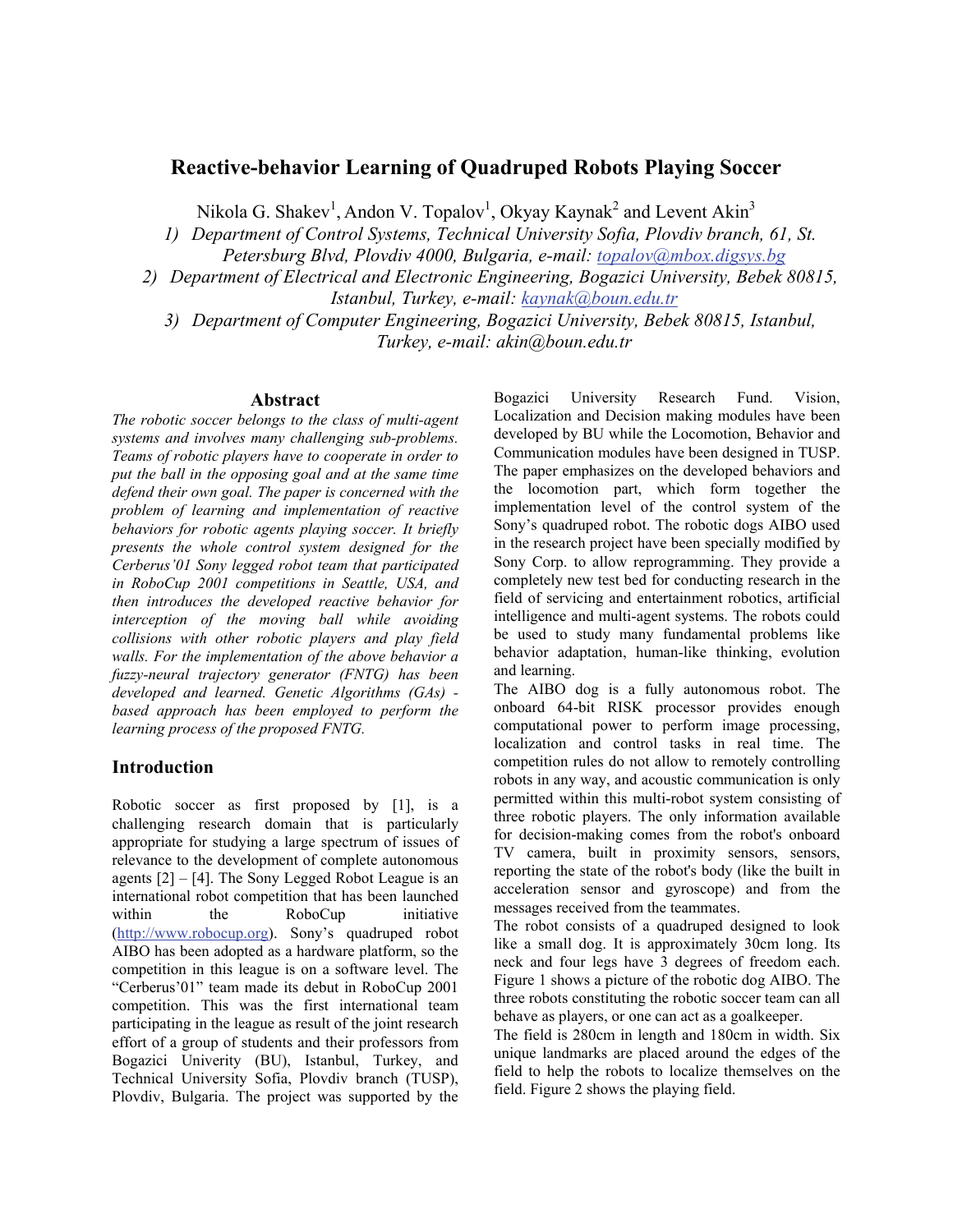

**Figure 1 AIBO dog** 



**Figure 2 The robots playing soccer**

# **Architecture**

The main objective for our team was to build a research platform, which allows robust and efficient carriage of robots playing football. A modular architecture has been adopted and implemented. The following are the main system components: Vision, Localization, Communication, Planer, Behaviors, and Locomotion. The relationship between them can be seen in Figure 3.

The perception level of the control system consists of the Vision module and Localization module. The Vision module accepts images from the camera and identifies objects on the field that are visible. It delivers to the Planer module and Localization module the identified objects as well as the distance to the object and its relative direction. The Localization module receives from the Vision module the relative position of the landmarks around the play field. This information is used to approximate the position and heading of the robot on the field.

The Planer and Communication module form the logical level. It incorporates the memory of the robot,

decision-making and inter-robot communication. The Planer module collects the information about the visible objects from the Vision module and stores it in the local map. The local map presents the objects around the robot in polar coordinates. Also the Planer receives from Localization the position and heading of the robot. Using this information it decides what have to be done and invokes the appropriate behavior. Communication module enables an acoustic communication between teammate robots. Exchanging of information can be used to fill the local map or to facilitate the cooperative operations.



### **Figure 3 The architecture of the control system**

The implementation level consists of the Behavior module and Locomotion module. The Behavior module supports a set of reactive behaviors that can be implemented. It accepts abstract commands like "Dribble with the ball" and transforms them in values of angular and linear velocities of the robot. The Locomotion module receives the values of linear and angular velocities that have to be implemented and make the appropriate movement. It also delivers to the Planer module an information about the displacement of the robot in order to be actualized the information in the local map.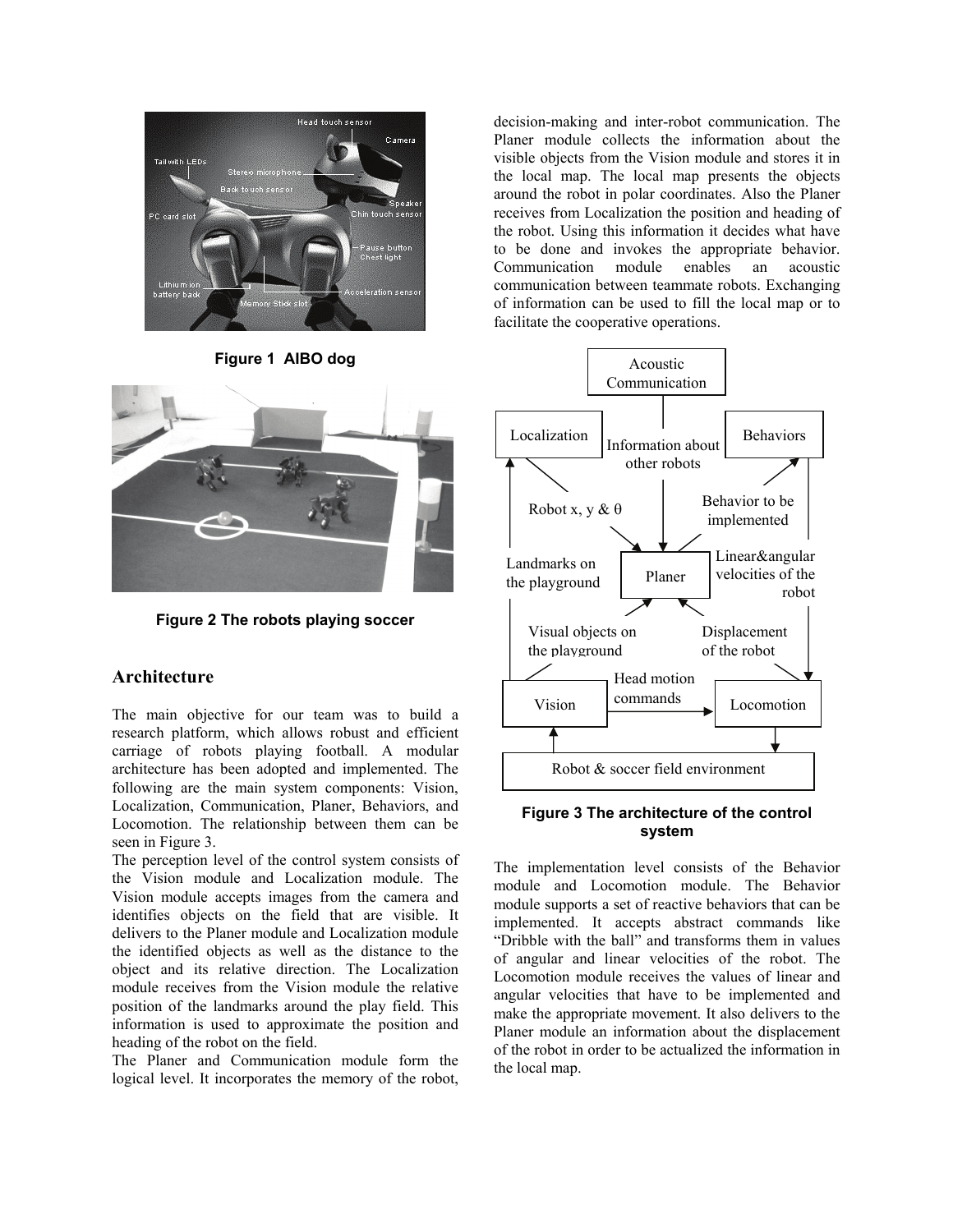## **The implementation level**

Dividing the Implementation level to locomotion part and behavior part allows us to write a high-level control laws and behaviors that are relatively independent from the low-level control of the robot. The locomotion part is related to available hardware, so it is specific for the AIBO legged robots. The behavior part is hardware-independent and can be more easily ported to and from other physical platforms, including wheeled robots.

The Locomotion module provides the interface to the physical motion functionality of the robot. The Locomotion module accepts commands from the Behavior module and from Vision module, and translates them to the actual motions. In the current implementation, the Locomotion module accepts commands for head motion, walking commands, and kicking commands. These commands are transformed into motion by controlling 17 joints (head  $x$  3, legs  $x$  4 x 3, tail x 2). Head motion commands include a set of "scan" commands and a "look-to" command that points the head to a specific direction. Displacement commands consist of a walking style (9 walking styles are supported), linear velocities along the principal and lateral axes of the robot, and an angular velocity.

The commands are translated to appropriate set points for positioning of the robot joints. PID-controllers are used to minimize the position error. In this algorithm a build in module OMoNet, supplied by Sony Corp. has been used. The module provides the software model of the robot and enables smooth body movements. Finally, the Locomotion module implements a set of specialized kicking routines and postures for the goalkeeper. The implementation of the kicking commands does not use OMoNet module, so in this case the robot joints are directly controlled.

The Locomotion module is also responsible for providing a rough estimate of the displacement of the robot. This estimate is needed by the Planer module in order to update the position of the objects that are not currently seen.

The Behavior module supports a set of reactive behaviors that can be implemented. It controls all robot movements except the head movements, which are controlled the Vision module. In accordance with the robot's world model, the Planer module has to choose one of the available reactive behaviors. The input data for the Behavior module are the type of the selected behavior and the required information about the environment. The behavior outputs are the linear and the angular velocities required for the implementation of the robot motion and the corresponding walking

style. Table 1 presents the list of the behaviors and the input data they need.

The most complex behavior is the BIOA behavior. Having as input data the relative position of the ball and of the nearest obstacle, this behavior can generate the trajectory that will lead the robot to the ball. When the ball becomes closer, the robot must slow down its velocity and finally stop when it reaches the ball. In the next section the BIOA behavior algorithm that converts the input data to a linear and angular velocity will be discussed.

| N              | Description of             | Needed data                                       |
|----------------|----------------------------|---------------------------------------------------|
|                | behaviors                  |                                                   |
| 1              | Standing                   |                                                   |
| $\overline{2}$ | Lateral movement           | Distance D;                                       |
|                | at predefined              | if $D>0$ moving to the right                      |
|                | distance                   | if $D<0$ moving to the left                       |
| 3              | Align with the ball        | Distance to ball - D <sub><i>h</i></sub> ;        |
|                | and the goal               | Angle to the goal - $\theta_{\alpha}$ .           |
| 4              | Go straight at             | Distance - D.                                     |
|                | predefined                 |                                                   |
|                | distance                   |                                                   |
| 5.             | Dribble with the           | Distance - D.                                     |
|                | ball at distance           |                                                   |
|                | 6 Kick the ball            | Kick type                                         |
| 7              | <b>Ball Interception</b>   | Distance to the ball - $D_h$ ;                    |
|                | and Obstacle               | distance to the nearest                           |
|                | Avoidance                  | obstacle - $DQ$ ; relative angle                  |
|                | (BIOA)                     | to the ball - $\theta_h$ ; relative               |
|                |                            | angle to the nearest obstacle -<br>$\theta$ $o$ . |
| 8              | Goal-keeper                |                                                   |
|                | standing                   |                                                   |
| 9              | Goal-keeper                | Distance to ball - D <sub><math>h</math></sub>    |
|                | rotates around the<br>ball | Angle to the opposite goal - $\theta_{\varrho}$   |

### **Table 1 Behavior types**

### **The fuzzy–neural trajectory generator**

The BIOA behavior has been built as a fuzzy-neural network. It uses input data that include only the relative position of the ball and the closest obstacle. Thus the number of the situations that the robotic agent could encounter in its environment has been significantly reduced. The trajectory generator was built as a fuzzy-neural network shown on Figure 4. Its inputs are: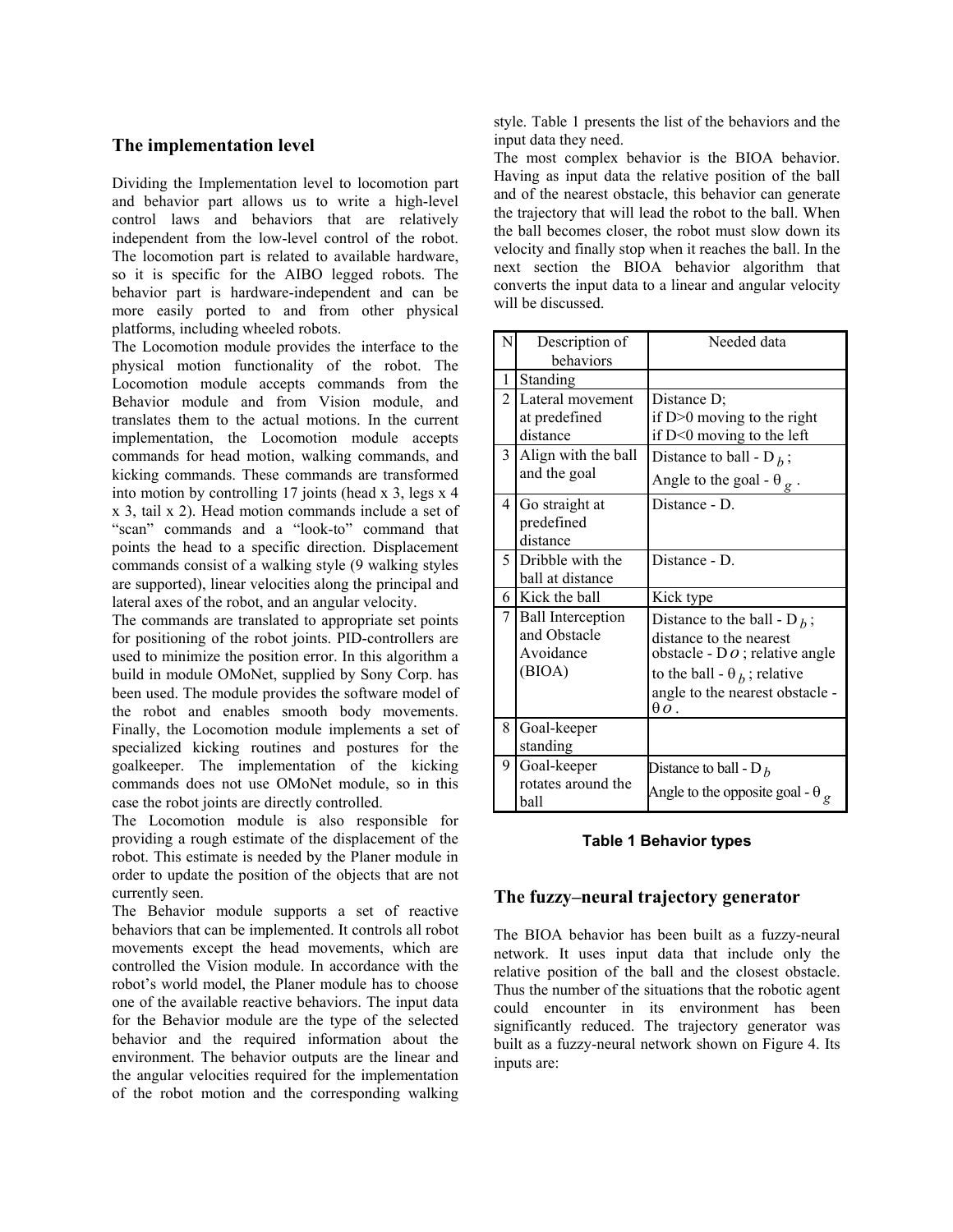- The distance between the ball and the mobile robot –  $d_B$ ;

- The distance between the robot and the closest obstacle (it could be the nearest robot or a playground wall depending which of them is closer to the controlled robot) -  $d_{\Omega}$ ;

- The relative angle between the azimuth of the robot and the direction of the ball -  $\theta_B$ ;

- The relative angle between the azimuth of the robot and the direction of the closest obstacle -  $\theta_{Q}$ .



**Figure 4 The BIOA fuzzy-neural network.** 

The fourth input signal  $\theta_o$  is associated with three fuzzy labels: "left", "right" and "not influencing" in accordance with the three different situations considered:

1)  $\theta_o$  has small positive value, which means that the obstacle is on the left side, so the robot should move to the right in order to avoid collision.

2)  $\theta_o$  has small negative value meaning that the obstacle is on the right side and the robot should turn to the left.

3) The absolute value of the angle  $\theta_o$  is big enough and there is no danger of collision with the obstacle.

There are two network outputs providing the linear velocity ν and the angular velocity ω of the robot. These values in addition to the appropriate walking style are sent to the Locomotion module in order to be implemented.

A rule base of Takagi – Sugeno type initially consisting of 24 fuzzy "if – then" rules has been implemented. The *ijkl*-th rule can be expressed as follows:

 $R_{ijkl}$ : IF d<sub>B</sub> is A<sub>i</sub> and d<sub>O</sub> is B<sub>j</sub> and  $\theta_B$  is C<sub>k</sub> and  $\theta$ <sub>*O*</sub> is D<sub>*l*</sub> THEN (*f*v<sub>*ijkl</sub>* = V<sub>*ijkl*</sub>) and (*f* $\omega$ <sub>*ijkl*</sub> =  $\Omega$ <sub>*ijkl*</sub>)</sub> where  $i,j,k = 1,2; l = 1,2,3; A_i, B_j, C_k, D_l$  are fuzzy sets and V  $_{iikl}$  and  $\Omega_{iikl}$  are constants.

The firing strength of the *ijkl*-th rule is obtained by using a multiplication operator:

 $\mu_{ijkl} = \mu_{Ai} (d_B) \mu_{Bi} (d_O) \mu_{Ck} (\theta_B) \mu_{Dl} (\theta_O)$ 

The overall outputs of the fuzzy-neural network are computed as a weighted average of each rule's output

$$
v = \frac{\sum_{i=1}^{2} \sum_{j=1}^{2} \sum_{k=1}^{2} \sum_{l=1}^{3} (\mu_{ijkl} f v_{ijkl})}{\sum_{i=1}^{2} \sum_{j=1}^{2} \sum_{k=1}^{2} \sum_{l=1}^{3} \mu_{ijkl}};
$$
  

$$
\omega = \frac{\sum_{i=1}^{2} \sum_{j=1}^{2} \sum_{k=1}^{2} \sum_{l=1}^{3} (\mu_{ijkl} f \omega_{ijkl})}{\sum_{i=1}^{2} \sum_{j=1}^{2} \sum_{k=1}^{2} \sum_{l=1}^{3} \mu_{ijkl}}
$$

The membership functions  $\mu_{Ai}$  (d<sub>B</sub>),  $\mu_{Bi}$  (d<sub>O</sub>) and  $μ<sub>CK</sub> (θ<sub>B</sub>)$  are sigmoid functions expressed as follows:

$$
\mu_{Ai}(\mathbf{d}_{B}) = \frac{1}{1 + e^{-a_{Ai}(d_{B} - C_{Ai})}};
$$
\n
$$
\mu_{Bj}(\mathbf{d}_{O}) = \frac{1}{1 + e^{-a_{Bj}(d_{O} - C_{Bj})}}
$$
\n
$$
\mu_{Ck}(\theta_{B}) = \frac{1}{1 + e^{-a_{CK}(d_{O} - C_{CK})}}
$$

where *a* and *c* are the parameters to be tuned. Gaussian functions are used for the membership functions  $\mu_{DI}$  ( $\theta_{O}$ ), where:

1) The membership functions for "left" and "right"  $(l=1 \text{ or } 2)$  are chosen to be as follows:

$$
\mu_{Dl}(\theta_o) = e^{\frac{-(\theta_o^2)}{2\sigma_{Dl}^2}}
$$
 if (l=1 and  $\theta_o$  > 0) or  
if (l = 2 and  $\theta_o \le 0$ )  
 $\mu_{Dl}(\theta_o) = 0$  otherwise

2) The membership function for "not influencing"  $(l=3)$  is defined as follows:

$$
\mu_{D3}(\theta_o) = 1 - e^{\frac{-(\theta_o^2)}{2\sigma_{D3}^2}}
$$

where  $\sigma_{Dl}$  is the parameter to be tuned.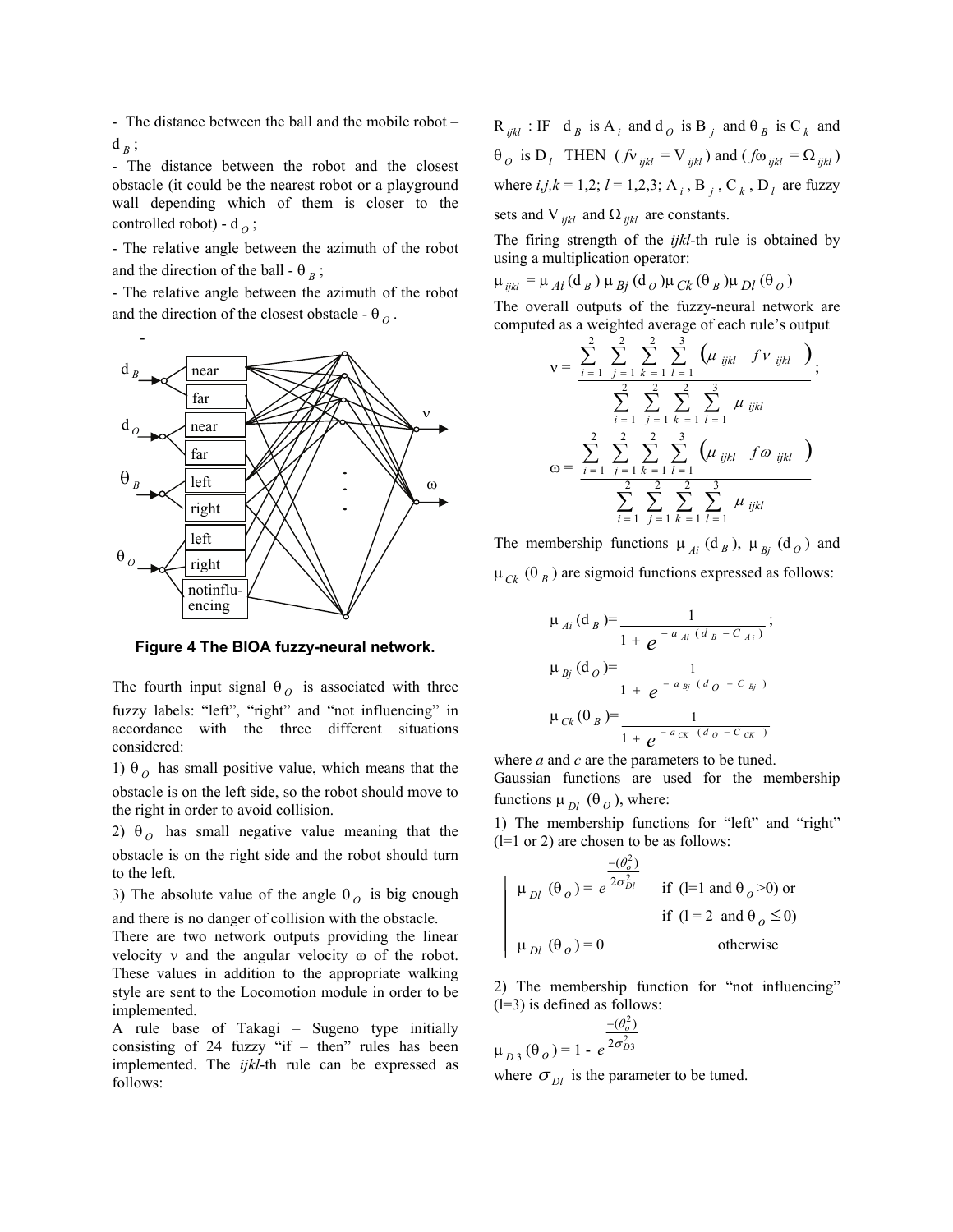The fuzzy-neural network so proposed had initially 63 tunable parameters. In order to decrease their number, several logical relations have been taken further into consideration:

1) It is obvious that with increasing the distance to the closest obstacle  $d_{\theta}$  its influence on the generated trajectory will decrease. So the topology of the layer can be simplified taking into account  $\theta_o$  only for the

value "near" of the parameter  $d_{\theta}$ . In this way the number of the fuzzy rules has been decreased to 16.

2) Symmetry between the robot's movement to the left and to the right has been incorporated into the trajectory generation algorithm.

So the entire number of the tunable parameters has been finally decreased to 31

# **Genetic learning of the fuzzy-neural trajectory generator**

The classical optimization algorithms are not suitable for finding the optimal (global) solution in multiparameter search spaces that are typically subject to discontinuities, multi-modality and nonlinear constraints. Genetic algorithms are adaptive methods widely used in searching the optimal point in a highly nonlinear and complex space. They are parallel, global search techniques that emulate natural genetic operations [Michalewicz, 1992]. Considering the advantages of GAs, a genetic-based approach has been developed to provide learning of the FNTG.

Each parameter of the fuzzy-neural network was encoded by 15 bits. The real values of the parameters were limited to (-5, 5). The population size was taken to be 60. The binary strings used for the representation of the candidate solutions had a length of 465 bits.

Each string was encoded in the following form: b  $f^b$   $f^b$   $b^b$   $b^b$ *v b v b D b C b C b B b B b A*  $a_{A_i}^b c_{A_i}^b a_{B_j}^b c_{B_j}^b a_{C_k}^b c_{C_k}^b \sigma_{D_l}^b f_{v_{1111}}^b ... f_{v_{2223}}^b f_{\omega_{1111}}^b ... f_{\omega_{2223}}^b b_{21}^b b_{22}^b,$ 

where the subscript "b" stands for binary values and  $b_{21}$  and  $b_{22}$  were the biases of the output neurons.

The performance evaluation was based on the following requirements:

1) For each candidate solution the robot was allowed to move during 220 time steps and some data were collected during the 170-th, 200-th and 220-th step. The purpose of the robot was defined to try to intercept the ball for not more than 200 time steps. For each of the above candidate solutions four trial motions from different starting postures were allowed and the average data were taken as representative.

2) The robot should not collide and should not be in a dangerous proximity with the obstacles during its motion.

3) The robot must stop after it reaches the ball. The fitness function for the evaluation of the behavior was defined as follows: F= 10

 $\gamma+(6d)^2+d_1+d_2+2v_{fit}+0.5\omega_{fit}+\delta+60\phi$  $+ (6d)^2 + d_1 + d_2 + 2v_{fit} + 0.5\omega_{fit} + \delta +$ 

where F is the fitness function,  $\gamma$  is a small positive constant ( $\gamma$  was chosen to be 0.001),  $d$ ,  $d_1$  and  $d_2$ are the average distances (based on four trials) from the robot to the ball at the time step 200, 170 and 220 respectively, 3  $v_{fit} = \frac{v + v_1 + v_2}{3}$  and  $\omega_{fit} = \frac{|\omega| + |\omega_1|}{3}$  $\omega_{fit} = \frac{|\omega| + |\omega_1| + |\omega_2|}{2}$ where v and  $\omega$ ,  $v_1$  and  $\omega_1$ ,  $v_2$  and  $\omega_2$  are the robot's

linear and angular velocity at time step 200, 170 and 220.  $\delta = (20(0.145 \text{-H}))^{2}$ , where 0.145m is the minimal allowed distance between the robot and the obstacle, H  $=$  min (*h*, 0.145) and *h* is the shortest distance between the robot and the obstacle achieved during the robot motion.  $\phi$  is a Boolean variable where  $\phi = 0$  if linear velocity has achieved during the motion of the robot a fixed minimal value and  $\phi = 1$  otherwise. The variable  $\phi$  is included to force the robot to move during the evaluation period. The variables  $v_{fit}$  and  $\omega_{fit}$  were included in the denominator to force the robot to stop when the ball is intercepted.

Initial population was generated randomly. Evaluation was executed and the fitness value of each solution was calculated. The candidate with higher value had the higher opportunity to reproduce a new population by crossover and mutation. During the evolution, the elite preserving strategy was adopted. A new group of candidate solutions was formed at each iteration and its size remained the same as that before the reproduction. The purpose of crossover lies in the combination of useful string segments from different individuals to form new and better performing offspring. A threepoint crossover technique was used. Mutation randomly alters each gene in the string with a small probability. Therefore mutation helps ensure that no point in the search space has a zero probability of being explored. It was set to 0.001.

## **Experimental results**

The entire structure of FNTG has been firstly simulated in the MATLAB $^{\circledR}$  environment. Genetic learning with reproduction process iterating until the 95-th population has been implemented. Fig. 5 shows